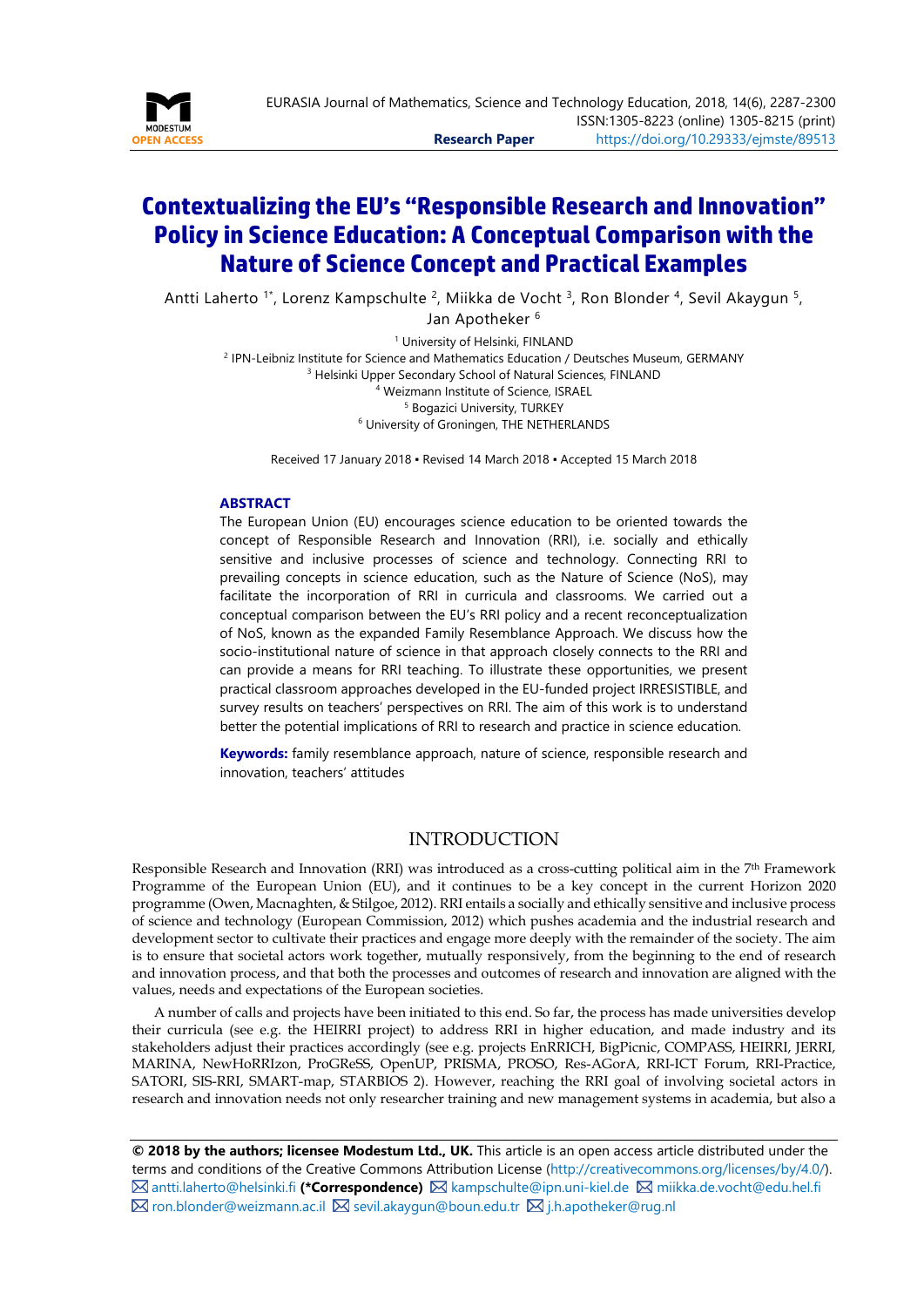#### **Contribution of this paper to the literature**

- The study analyses the implications of the EU's "Responsible Research and Innovation" (RRI) policy to research and practice in science education.
- The study shows the connections of the RRI policy to the Nature of Science concept.
- The study illustrates the opportunities and challenges of incorporating RRI in science education by presenting practical classroom approaches and results on teachers' attitudes.

change of thinking by the rest of society. School (science) education is a key to that, in order to raise a generation which does not want to sit outside the processes of science and innovation. The recent recommendations of the expert group visioning the European agenda of 'Science Education for Responsible Citizenship' explicitly state that "Science teachers and educators also have a responsibility to embed concepts of Responsible Research and Innovation (RRI) directly into their teaching" (European Commission, 2015, p. 22). Considering the great influence of earlier EU policy documents – for example the push from the 'Science Education Now: A Renewed Pedagogy for the Future of Europe' report (European Commission, 2007) for the inquiry-based science education movement – it is likely that the concept of responsibility will be at the core of European science education in coming decades.

This long-term agenda has been implemented by the EU, by launching a number of RRI-related calls in science education in the H2020 programme and the earlier Framework Programme 7. Projects focusing on primary/secondary education include ENGAGE, IRRESISTIBLE, PARRISE, and RRI Tools. While the concept of RRI has not yet been embedded in national school education systems (Kearney, 2016), through these initiatives RRI is likely to have an influence in teacher professional development (de Vocht, Laherto & Parchmann, 2017) and school science across Europe. (For an overview of these projects and their approaches to RRI in science education, see Blonder, Zemler, & Rosenfeld, 2016). The number of such initiatives will grow, at least if the recommendations of science education experts (European Commission, 2015, p. 32) are followed.

The abovementioned projects have, however, faced challenges in contextualising RRI for science classrooms at primary and secondary levels (Blonder et al., 2016; de Vocht & Laherto, 2017). Identifying RRI related aspects that can be embedded in practices is more difficult in schools than in research. Researchers, for example, can engage more in public participation and 'citizen science' projects, and academia can strengthen its processes for addressing the ethical, social and equity concerns. Tools for these purposes have already been developed (see e.g. RRI Tools and toolkit.pe2020.eu). For schools and teachers, however, finding the common ground with RRI aims requires more elaboration. What knowledge and skills will the new generation need to be active citizens and professionals in the sense of RRI, and what kind of educational approaches support those objectives? Contextualising RRI in science education would be important since the impact of RRI in science education depends on how it resonates with and contributes to the current frameworks, approaches and activities of science education (de Vocht et al., 2017; de Vocht & Laherto, 2017).

RRI evidently contains ideas similar to several more established approaches in science education. Some of these connections have been studied already – for example, the PARRISE project took the Socio-Scientific Issues (SSI) framework (Sadler, Barab & Scott, 2007) to contextualise RRI in science education (Kárpáti & Király, 2016), and the RRI dimensions were also reflected against the SSI framework in the IRRESISTIBLE project (Blonder et al., 2016; Blonder, Rap, Zemler, & Rosenfeld, 2017). The ENGAGE, IRRESISTIBLE and PARRISE projects also embedded RRI in the inquiry-based science education (IBSE) approach, and the meaning of "responsibility" in inquiry-based learning has also been analysed in the Ark of Inquiry project (Bardone, Burget, Saage, & Taaler, 2007). However, RRI has not been elaborated with respect to the framework of Nature of Science (NoS) in science education (Erduran & Dagher, 2014; Lederman, 2007) – although there is an evident connection between these concepts.

In this paper we analyse the concept of RRI in relation to the framework of NoS in science education. The aim is to conceptualize RRI for science classrooms and to understand better the potential implications of RRI to research and practice in NoS teaching and learning. To illustrate and discuss the relationships, opportunities and challenges of incorporating RRI in science education, we discuss the results and experiences of the IRRESISTIBLE project: practical classroom approaches and teachers' attitudes.

## NATURE OF SCIENCE (NoS) IN SCIENCE EDUCATION

Nature of Science (NoS) is a predominant concept in research on science education as well as in reforms of science curricula. NoS education is uniformly advocated, since understanding the scientific processes and the relationships between science and society is considered to be a crucially important element of scientific literacy for all (e.g. Allchin, 2011; Roberts, 2007; Rudoph, 2000; Wenning, 2006). Yet, both the content and the approaches of NoS teaching have remained under debate. The most influential attempt to consolidate the concept has been the 'consensus model' (Lederman, 2007) listing the general characteristics of science and scientific knowledge such as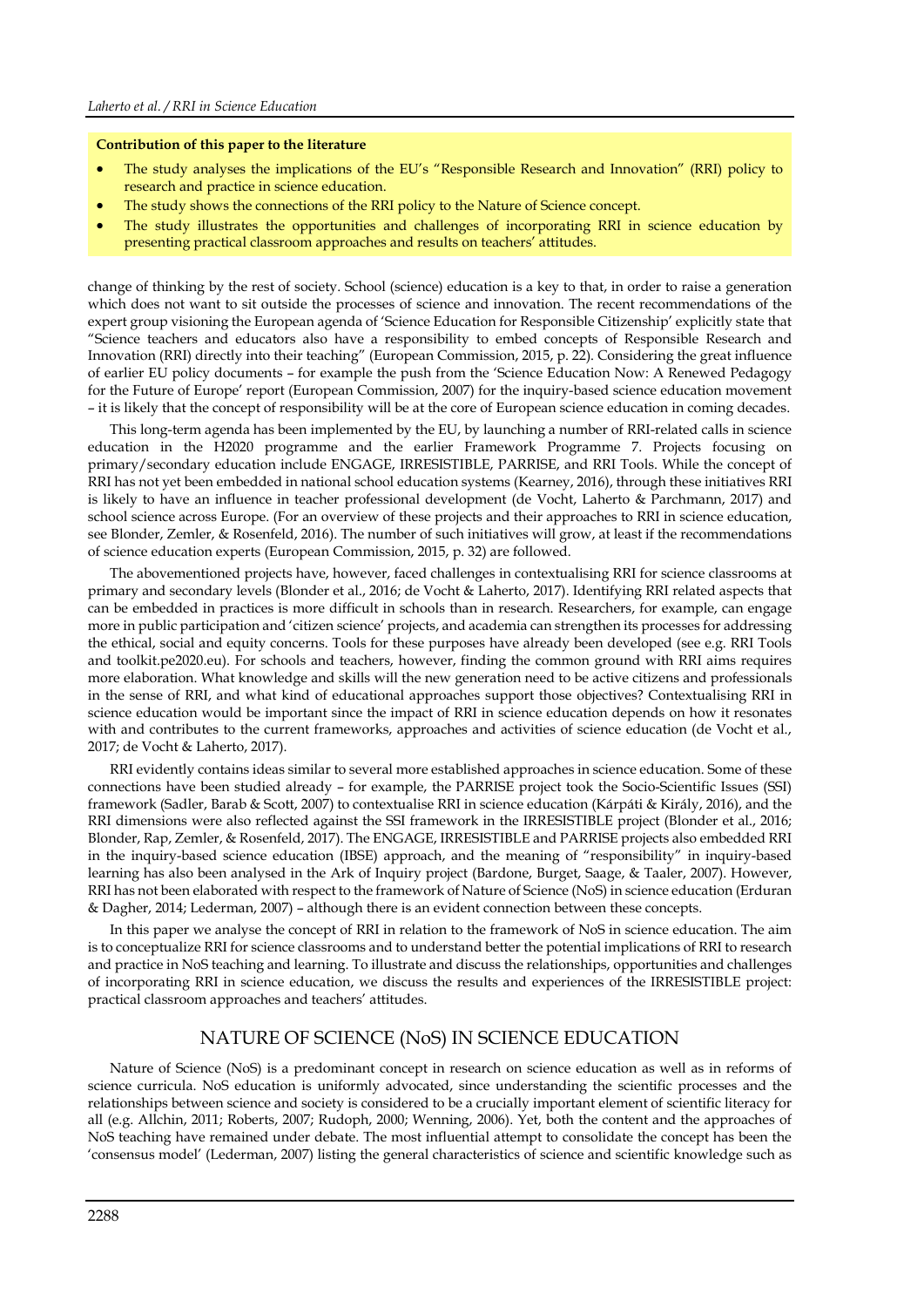tentativeness, non-linearity, theory-ladedness, roles of observation, inference and theoretical entities, distinction between theories and laws, use of models, creativity, and social and cultural embeddedness (Lederman, 2007; McComas & Olson, 1998).

The consensus model has brought about a myriad of empirical research (Lederman & Lederman, 2014), pointing out shortcomings in students' and teachers' understanding of NoS and, typically, recommending a reflective and explicit teaching of the NoS features. The consensus model has also been increasingly criticized as incomplete and fragmented (e.g. Allchin, 2011). Elby and Hammer (2001) argued that generalizations such as "scientific knowledge is tentative" may be neither correct nor productive when they do not attend the context. Furthermore, while the consensus model chiefly concerns the cognitive and epistemic aspects of science and scientific knowledge, current trends in science education such as scientific literacy for all (Roberts, 2007; Roberts & Bybee, 2014), the socioscientific issues framework (Sadler et al., 2007) and the responsibility aspects (European Commission, 2015) have emphasized the meanings of science as a social process and societal endeavour.

To address the critique and to articulate the complexity and social embeddedness of science better, the consensus view of NoS has recently been challenged by the Family Resemblance Approach (FRA) (Irzik & Nola, 2011, 2014). The FRA aims to provide a more elaborated, dynamic, holistic and systematic representation of science, not merely as epistemic inquiry but also as a social institution. The FRA implies that different sciences have a family resemblance, i.e. they include a sufficient number of similarities and partial overlaps. While the consensus view tends to address ideas about science quite separately, the FRA specifically aims to scrutinise the interrelatedness of those common characteristics.

The FRA considers science both as a cognitive-epistemic system and as a social institution (Irzik & Nola, 2014). The cognitive-epistemic system consists of four categories: Scientific Practices, Aims & Values of Science, Scientific Methods & Methodological Rules, and Scientific Knowledge. These should all be taught in authentic contexts so that students see how all the elements evolve and are unified. Science as a social institution consists of four categories: professional activities (publishing, reviewing, informing the public, etc.), scientific ethos (honesty, openness, critical attitude, universalism, respect for subjects and nature, etc.), social certification & dissemination (peer review; books & journals, etc.) and social values of science (autonomy, social utility, etc.) (Irzik & Nola, 2014).

In their expanded version of FRA for Nature of Science, Erduran and Dagher (2014) added three categories that they argued were missing from the original FRA: social organisation and interactions, political power structures, and financial systems (the outer ring in **Figure 1**). The Expanded FRA (Erduran & Dagher, 2014) aims to develop further Irzik's and Nola's FRA to NoS for science education both theoretically and practically.



**Figure 1.** Science as a social-institutional system in the Expanded Family Resemblance Approach wheel (Erduran & Dagher, 2014; based on Irzik & Nola, 2014). Reprinted by permission from Springer Customer Service Centre GmbH: Springer Nature, *Reconceptualizing the Nature of Science for Science Education: Scientific Knowledge, Practices and Other Family Categories* by Erduran, S., & Dagher, Z. (2014)

The suggestions that FRA presents an alternative to the consensus view have led to criticism. For instance, it has been alleged that it is too advanced for high school students. Furthermore, Lederman and Lederman (2014) argued that although FRA is formatted as a matrix, it is still just another list of features of science just as the consensus view is. Irzik and Nola (2014) responded that this argument misunderstands how the FRA was intended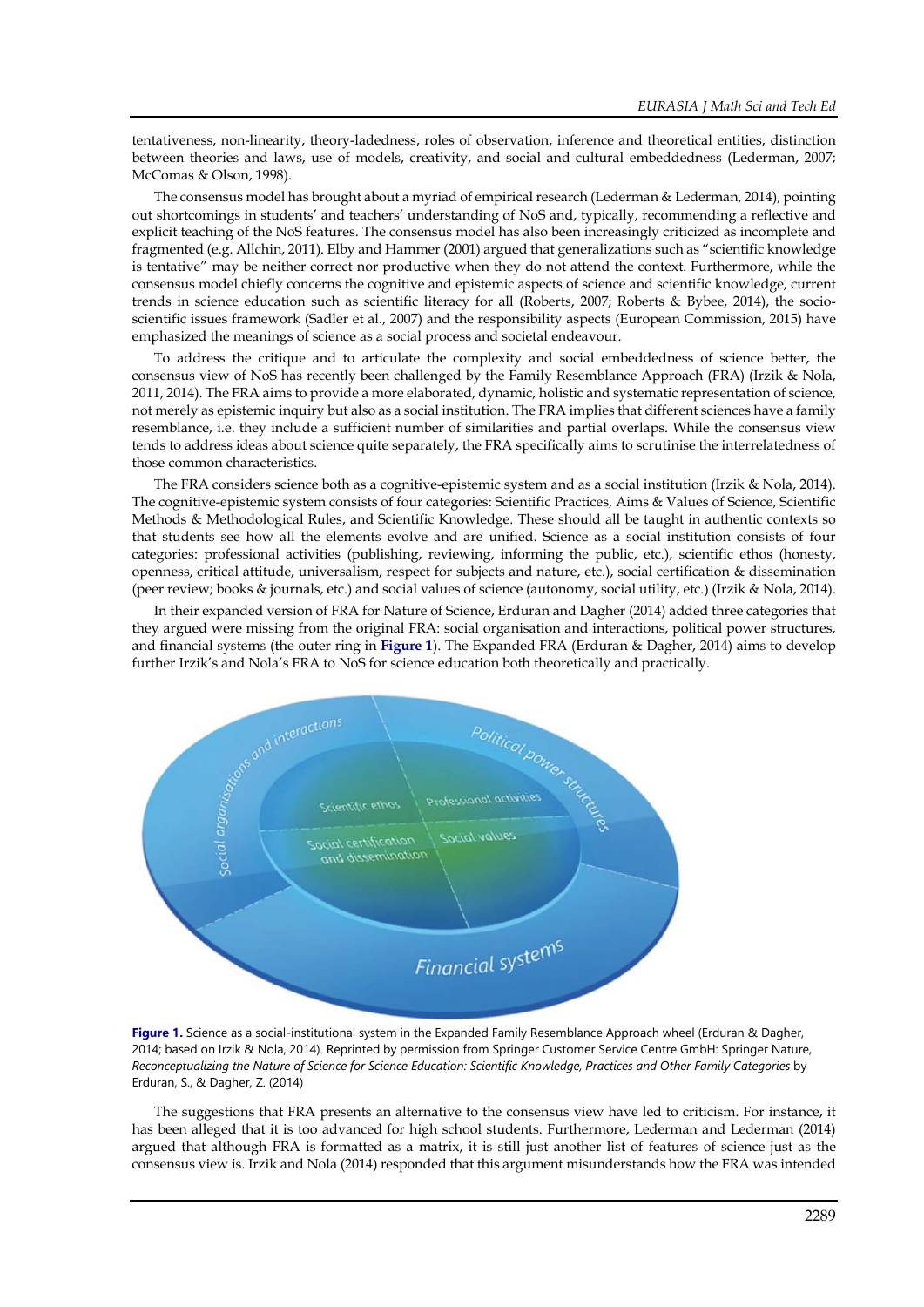to be used. In any case, the FRA has become a serious alternative to the consensus view. It has already gained kudos from empirical evidence, and been proven to be fruitful in teacher education (Erduran & Dagher, 2014).

The concept of Responsible Research and Innovation, further discussed in the next section elaborates the relationship between science and society. To scrutinize its connections to NoS approaches, we employed the Expanded FRA approach since it effectively addresses the complexity of the socio-institutional element of science which is underrepresented in most NoS views and, more generally, in traditional school science.

## DEFINITIONS OF RESPONSIBLE RESEARCH AND INNOVATION (RRI)

The EU concept of RRI may be viewed as an adaptation of many contemporary ethical, educational and political ideas arising from the interplay between research, industry and the public. RRI has a lot in common with the EU's "Science in Society" action plan launched in 2001, as well as with concepts like 'Public Engagement in Science', 'Dialogue', and 'Citizen science', all of which form a wider agenda for democratising science and open it up to citizens' participation. Since 2010, the focus has been on developing a framework for RRI, which aims to align research and innovation with the values, needs and expectations of society. RRI is a key objective in the Horizon 2020 framework of the European Commission. It sets guidelines for responsibility in research and innovation, such as anticipation, reflexivity, inclusion and responsiveness (Stilgoe, Owen, & Macnaghten, 2013).

An early definition of RRI was provided by Sutcliffe (2011) in "A report on Responsible Research and Innovation", focusing on societal desirability, inclusive participation, ethical considerations, openness, anticipation and governance. The same elements constitute the later definition by von Schomberg (2013, p. 9): "*Responsible Research and Innovation is a transparent, interactive process by which societal actors and innovators become mutually responsive to each other with a view to the (ethical) acceptability, sustainability and societal desirability of the innovation process and its marketable products (in order to allow a proper embedding of scientific and technological advances in our society)".* As noted in a comprehensive review by Burguet, Bardone, and Pedaste (2017), this definition is closely connected to the European Union policies and has remained widely used and acknowledged in the literature.

The definitions of Sutcliffe (2011) and von Schomberg (2013) were formalized in the white paper titled "Responsible research and innovation – Europe's ability to respond to societal challenges" (European Commission, 2012) which presents RRI as an umbrella of explicit key points:

- the consistent, ongoing *engagement* of all societal actors such as academia, industry, policy makers, nongovernmental organizations and civil society – in the research and innovation process;
- *gender equality* to unlock the full potential of individuals regardless of their gender;
- *science education* to equip better future researchers and other societal actors with the necessary knowledge and tools to participate fully and take responsibility for the research and innovation process;
- promoting *open access*, transparency and accessibility to boost innovation and to increase the use of scientific results by all societal actors;
- *ethical issues*, i.e. the deliberate focus of research and innovation on achieving increased social or environmental relevance, acceptability and benefit; and
- *governance* models for integrating all RRI elements with adaptable and better oversight mechanisms to anticipate and manage problems and opportunities.

In addition, two more keys have been recently added to the umbrella of RRI in the Report from the Expert Group on Policy Indicators (European Commission, 2015b):

- *Social justice/inclusion*, aimed at avoiding the unfair exclusion of particular groups from either participation in research and/or access to benefits arising from research; and
- *Sustainability*, aimed at bridging the current knowledge gap about the capability of research programmes and RRI initiatives to contribute to sustainable growth according to H2020 strategy.

Another – and less normative – approach to RRI has an emphasis on shared values between the aforementioned societal actors. Reforms may not always be directly beneficial to everyone. For example, open access may not be in the immediate interests of industry or science publishers. Therefore, societal actors have to compromise and collaborate mutually to find the best solutions via democratic and socio-empirical bottom-up processes (Ruggiu, 2015).

For these purposes, science education is one of the more important keys to socially and ethically-sensitive inquiry. In its recent science education visions, the European Commission states: "A more responsive science education can promote broader participation in knowledge-based innovation that meets the highest ethical standards and helps ensure sustainable societies into the future" (European Commission, 2015, p. 7). Yet, despite the breadth of definitions and conceptualizations in the literature on RRI in general (Burguet et al., 2017), science education aspects of the concept are still poorly developed.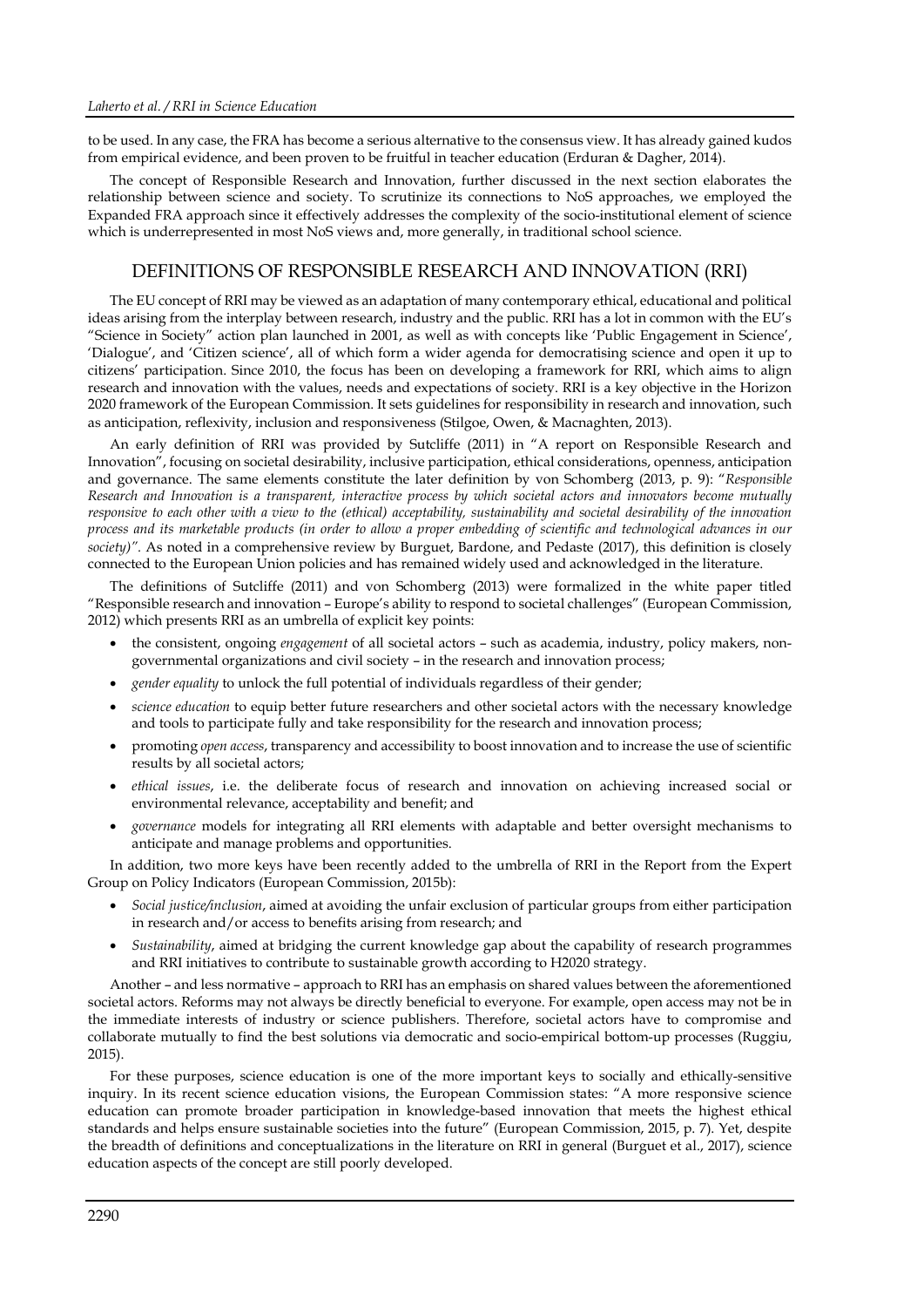## CONCEPTUAL RELATIONSHIP BETWEEN RRI AND NoS

In the recent white paper on European science education, the high-level expert group recommends that greater attention should be given to promoting Responsible Research and Innovation (RRI) and, in particular, "Science educators, at all levels, have a responsibility to embed social, economic and ethical principles into their teaching and learning in order to prepare students for active citizenship and employability" (European Commission, 2015). In their analysis of the meanings of RRI in science education, Heras and Ruiz-Mallén (2017) state that RRI-style science education should contribute to students' engagement with science and empower them as responsible citizens, which requires critical thinking skills, reflexivity about science, and embedding of social and ethical processes. We argue that the socio-institutional aspects of NoS, as described in the previous section, provide a natural context for such discussion and a plausible way for operationalizing RRI in classrooms.

It is evident that Erduran and Dagher's (2014) approach to NoS considers science not only as a body of knowledge but also as a complex process, involving not only facts but also multiple perspectives, interests, uncertainties and values. Thereby, the modern conception of NoS aligns with RRI in shifting the perception of science from being neutral, discipline-bound and isolated, to being inherently value-laden, transdisciplinary and responsive to socio-scientific issues. RRI addresses science as a socio-institutional system – not that much the cognitive-epistemic side. Thereby we focus on the elements of the Nature of Science presented in **Figure 1**.

Here we examine the eight normative key points of RRI, and how they are connected to the seven features of science as a social-institutional system. The connections are depicted in **Figure 2**, and discussed in detail in what follows.



**Figure 2.** The connections between the dimensions of Responsible Research and Innovation (RRI) and the socio-institutional dimensions of the Nature of Science (NoS) in the Expanded Family Resemblance Approach.

## **RRI 1: Engagement**

With the first RRI element, the European Commission calls for the consistent, ongoing involvement of society (the public, NGOs, industry, policy-makers and other stakeholders) from the beginning to the end of the research/innovation process, and for assessing and prioritizing social, ethical and environmental impacts, risks and opportunities, alongside the technical and commercial (Sutcliffe, 2011). Joint participation, mutual learning and agreed practices of all societal actors in the research and innovation process reflect the value of inclusiveness and are supposed to lead to greater societal acceptability of innovations and their benefits to society.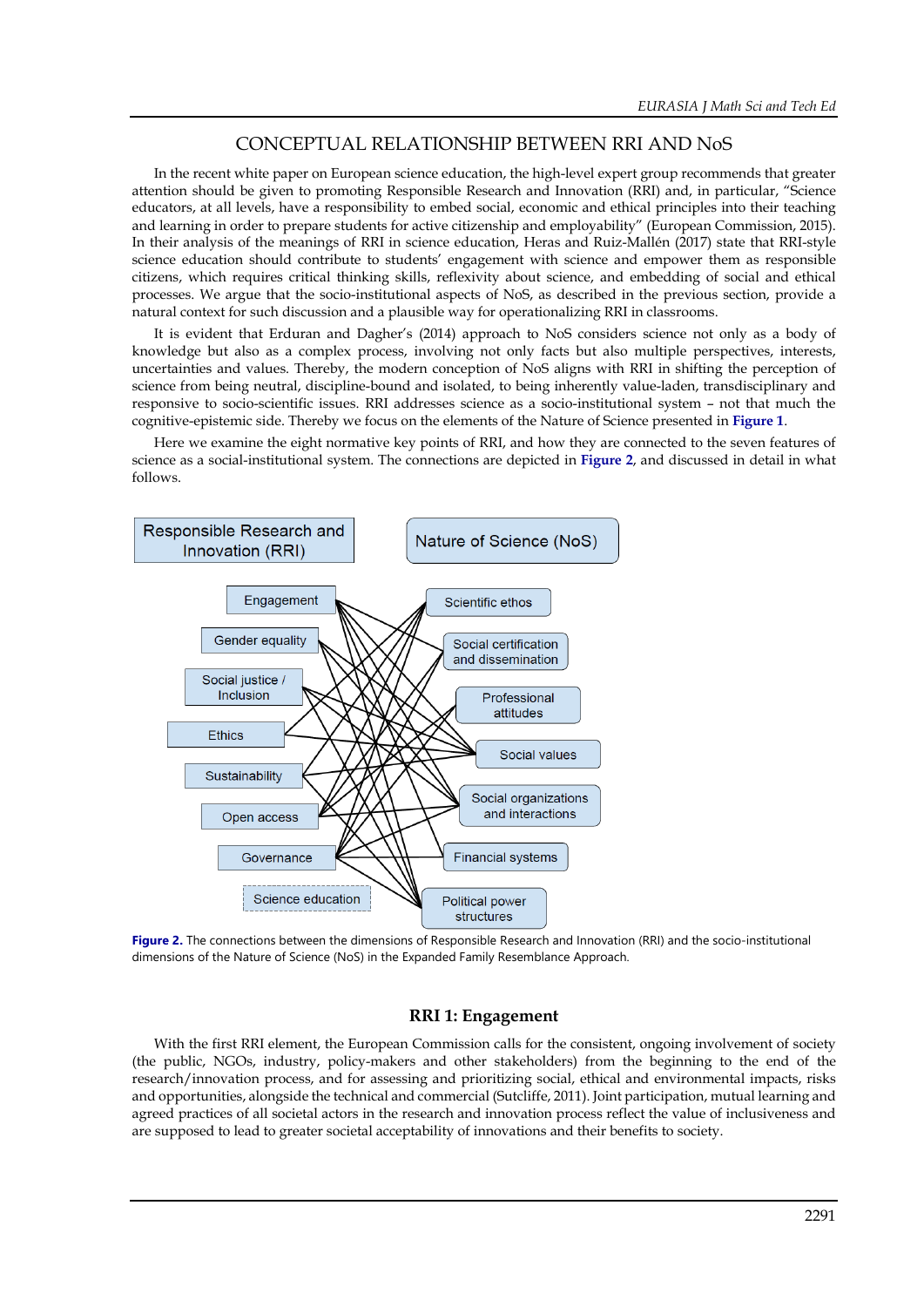In science communication terms, this RRI principle calls for an 'upstream engagement' of the public. Societal challenges addressed in inquiry and innovation should be framed on the basis of widely-representative social, economic and ethical concerns and common principles. Having the involvement of the public and nongovernmental groups, who themselves are mindful of the public benefit, is the key here.

In our view, these issues connect with five of the NoS features included in the Expanded Family Resemblance Approach:

- $\triangleright$  Social Values of Science
- $\triangleright$  Social Organisations and Interactions
- ▶ Political Power Structures
- $\triangleright$  Financial Systems

For example, the theme of Social Organisations and Interactions deals with "understanding how scientists work within and across social organizations and how they interact with each other as well as with stakeholders" (Erduran & Dagher, 2014), which is central in the RRI idea of engagement. The same goes for the interplay between science and politics (Political Power Structures) and that science has an economic dimension (Financial Systems). The engagement of different societal actors can be discussed in the context of these NoS features which have considerable overlap with the first RRI dimension.

## **RRI 2: Gender Equality**

With the second RRI dimension, the European Commission (2012) mostly refers to the need to address the under-representation of women in science and technology, such as by modernizing the research institutions, in particular their human resources management. Indeed, several studies have shown that women do not have equal numbers nor opportunities in these fields and this inequality has been difficult to solve due to structural and subconscious factors. But this dimension goes beyond this challenge, too: "The gender dimension must be integrated in research and innovation content" (European Commission, 2012). This represents a step to address the notion that the direction of scientific research is affected by informal influences within the culture of science itself.

Thereby, the Gender equality dimension of RRI can be addressed in the context of the following NoS elements:

- $\triangleright$  Social Values of Science
- $\triangleright$  Social Organisations and Interactions
- Political Power Structures

Political Power Structures are suggested as being a part of NoS, and by that concept Erduran and Dagher (2014) mean, besides other things, to unveil how science or any other human endeavour is not neutral in gender, and how science and science education can alienate girls and women. The RRI aim of enhancing gender equality and thereby "unlocking the full potential of society" (European Commission, 2012; see also Sutcliffe, 2011) can be promoted by discussing social values, organisations and interactions in NoS teaching.

## **RRI 2b: Social Justice / Inclusion**

The Social Justice / Inclusion element was added to RRI by an Expert Group on Policy Indicators (European Commission, 2015b) to avoid the exclusion of particular groups from participation in research and/or accessing benefits arising from research.

Accordingly, in NoS, social utility and freedom are considered to be social values that are embodied by science. Furthermore, according to the model, science education should address political power structures that can endanger social justice and social inclusion. In particular, science education has the responsibility to "unveil how scientific knowledge can become a tool for oppression and exploitation to countless victims when co-opted to serve gender, colonial, economic or other interests, and in the process, alienate individuals or groups like women, dehumanize communities, destroy ecologies and cultures" (Erduran & Dagher, 2014).

The RRI dimension of Social Justice / Inclusion touches and extends the Gender equality dimension. These themes are addressed in depth in the following NoS features:

- Social Values of Science
- $\triangleright$  Social Organisations and Interactions
- ▶ Political Power Structures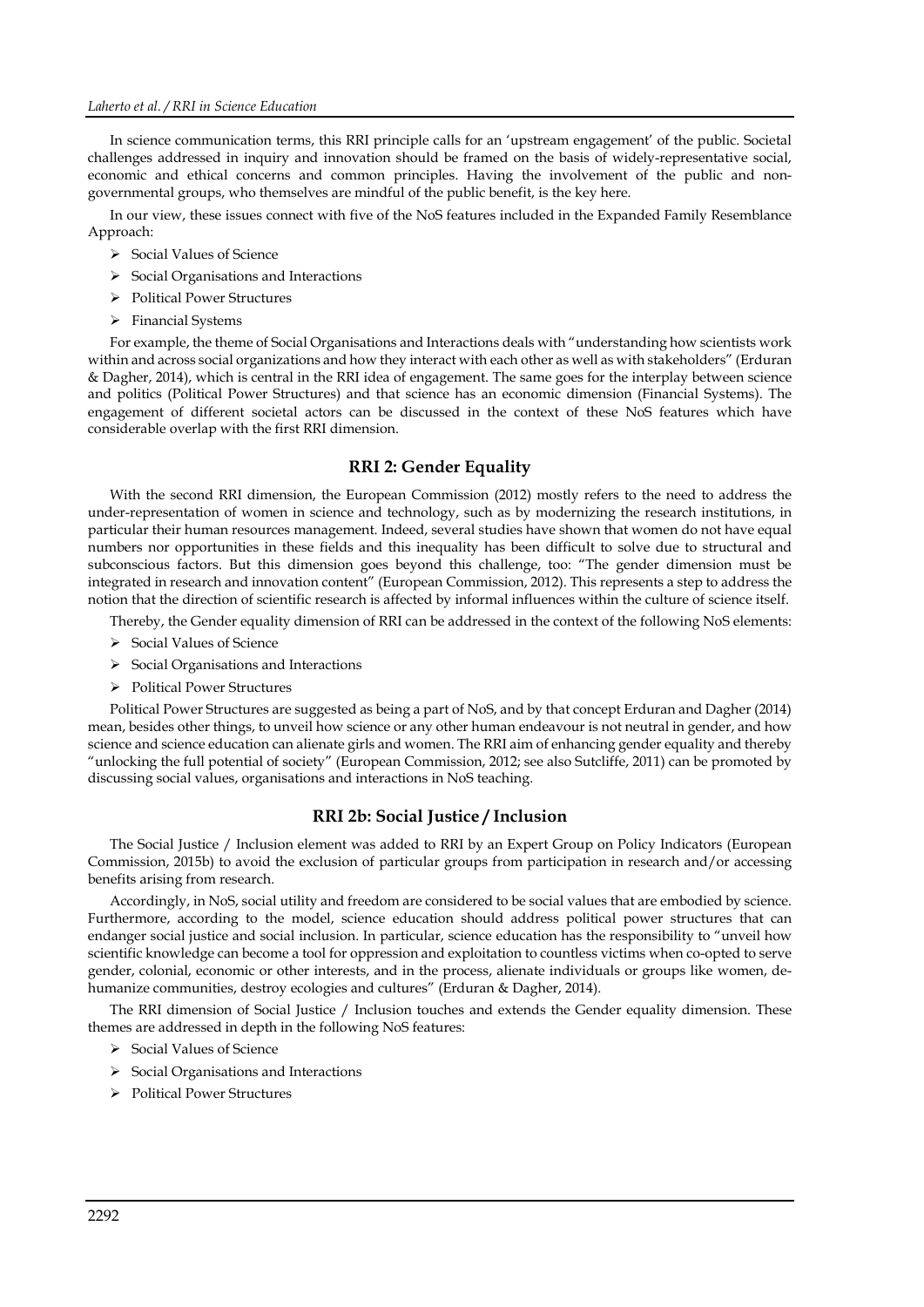## **RRI 3: Science Education**

According to the RRI framework, science education plays a major role "[…] to better equip future researchers and other societal actors with the necessary knowledge and tools to fully participate and take responsibility in the research and innovation process" (European Commission, 2012). The Commission emphasizes the urgent need to boost the interest of children and youth in mathematics, science and technology for two purposes: to attract and educate future researchers, and to contribute to a scientifically literate society. Creative thinking skills are considered important in building the future with science and innovation (European Commission, 2012).

This RRI aspect overlaps significantly with the general aims of NoS teaching. The very same arguments for better science education have been made to justify NoS teaching. Yet, NoS has been conceptualised in science classrooms in a much more profound way. Furthermore, NoS teaching has been proven to increase the student interest and motivation (Roberts, 2007) called for by the EU (European Commission, 2012).

Yet, this RRI aspect ("Science education") is not specific to individual NoS elements in the same way as the others are. This RRI aspect, above all, simply points out that science education is crucial in pursuing RRI in society in general. This general claim is certainly easy to agree with in the science education community, and all NoS elements can be considered to work to that end. Therefore, we consider the link of this RRI aspect to NoS to be different from other RRI aspects. It is more intimate, and it falls beyond the analysis of this level.

#### **RRI 4: Ethics**

With the RRI dimension labelled 'Ethics', the EC necessitates respecting fundamental rights and the highest ethical standards in all research and innovation. This involves not only legal aspects but also the deliberate focus of research and innovation to achieve increased social or environmental relevance, acceptability and benefit. Thereby, the Ethics dimension of RRI emphasizes responsibility towards society and all its actors, and it "should not be perceived as a constraint to research and innovation, but rather as a way of ensuring high quality results" (European Commission, 2012).

This is clearly linked to scientific ethos as a feature in NoS. That element refers to "attitudes that scientists are expected to adopt and display in their interactions with their fellow scientists as well as in carrying out their scientific activities" (Irzik & Nola, 2014, pp. 1006–1007). When students are taught about scientific ethos (to deliver an image of the ethical practices of scientists), this RRI aspect can be addressed in a natural way. Also, in NoS, respecting the environment and social utility are considered to be social values that are embodied by science. Furthermore, in their model, Erduran and Dagher (2014) highlight that science has a financial dimension. Research funding institutions play a role in determining the goals of research, and most public research funders stress social and ethical acceptability and benefit.

Thereby, ethical issues highlighted by the RRI framework are deeply embedded in NoS, especially in the following dimensions:

- $\triangleright$  Scientific Ethos
- $\triangleright$  Social Values of Science
- > Financial Systems

#### **RRI 4b: Sustainability**

Sustainability is another element added to the concept by the Expert Group on Policy Indicators (European Commission, 2015b), recognizing that this key was not addressed sufficiently or explicitly enough in the six original dimensions. Yet, it is intimately linked to the Ethics dimension. Sustainability in RRI refers to fostering the capability of research programmes and RRI initiatives to contribute to sustainable growth according to the H2020 strategy. It stresses researchers' responsibility for the safety and the quality of the environment.

As the 'Ethics' dimension, the sustainability dimension deals with Scientific Ethos in NoS (Erduran & Dagher, 2014). Furthermore, respecting the environment and its sustainability are considered Social Values that are embodied by science.

- $\triangleright$  Scientific Ethos
- > Social Values of Science

## **RRI 5: Open Access**

The European Commission (2012) argues that in order to be responsible, research and innovation must be transparent and accessible. The EC has strongly and effectively pushed academia to provide free access to the results of publicly-funded research, including not only publications but data as well. Also, this aim is both value-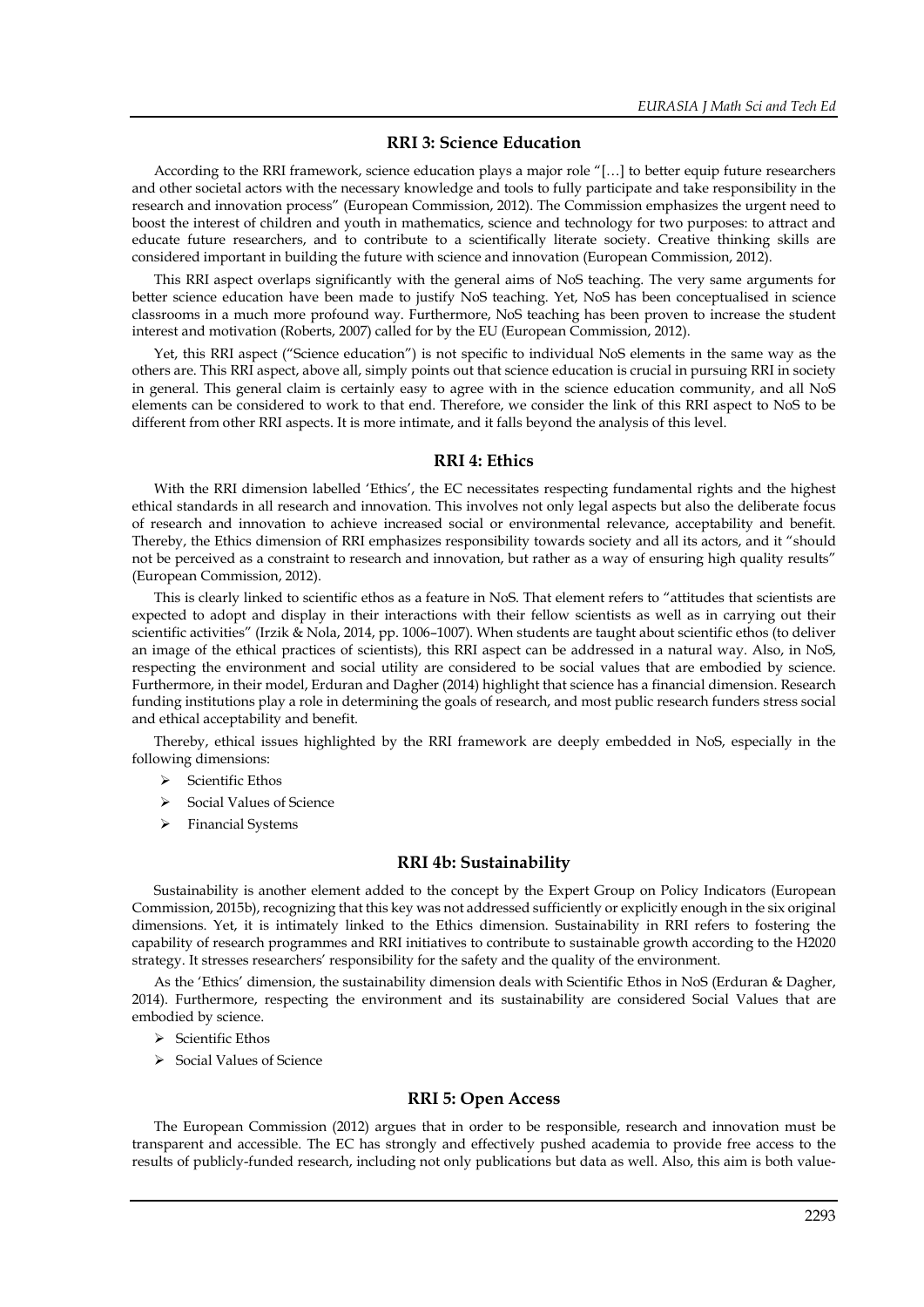based and instrumental: openness is expected to boost innovation and increase the use of scientific results by all societal actors.

The aim of open access is certainly a key issue in Professional Activities but also several other aspects of NoS:

- $\triangleright$  Social Certification and Dissemination
- Professional Activities
- $\triangleright$  Scientific Ethos
- $\triangleright$  Social Organisations and Interactions

Discussing the RRI aspect of open access, and utilising some of the real data or scientific publications in science education, may raise students' awareness of the ways to act, think and communicate in science.

## **RRI 6: Governance**

The last RRI component mostly concerns policy-makers. The Governance dimension of RRI highlights policymakers'responsibility to prevent harmful or unethical developments in research and innovation. The policy makers should develop better and adaptable oversight mechanisms with all stakeholders, to anticipate and manage problems and opportunities. This requires governance models for integrating all RRI elements (European Commission, 2012; Sutcliffe, 2011).

This RRI element does have implications for science education too. Since it implies that scientists have to disseminate and interact with policy-makers and discuss ethical issues with them and help them create oversight mechanisms, such issues are a part of NoS as a socio-institutional system.

In this sense, almost all of the NoS features have this aspect of governance.

- $\triangleright$  Social Certification and Dissemination
- > Professional Activities
- $\triangleright$  Scientific Ethos
- $\triangleright$  Social Organisations and Interactions
- > Political Power Structures
- $\triangleright$  Financial Systems

Put together, this comparison showed many mutual connections between the concepts of RRI and the socioinstitutional dimensions of NoS in the Expanded Family Resemblance Approach. The latter offers a comprehensive platform to address all RRI aspects in science education. We will discuss these opportunities further after first presenting examples from an EU project.

## RRI IN NoS TEACHING: EXAMPLES AND EXPERIENCES

In this section we present examples and experiences from IRRESISTIBLE, EU project funded from 2013 to 2016, to illustrate how RRI may be implemented in NoS teaching and to explore teachers' responses to those approaches.

The goal of the IRRESISTIBLE project was to design activities that foster the involvement of students and the public in the process of RRI (Apotheker et al., 2017). To address the goals of RRI, the project was aimed at increasing students' knowledge about contemporary research and its nature. This was achieved by combining formal and informal educational approaches to discuss RRI issues in the context of relevant topics and cutting-edge research.

## **Pedagogical Approaches for RRI and NoS Teaching**

In each of the ten partner countries in the IRRESISTIBLE project, communities of learners developed thematic modules. These groups were comprised of school teachers, educational experts from universities, exhibition experts from museums and science centres and researchers from the respective thematic fields (Apotheker et al., 2017). There was no given standard procedure for module development within the project; moreover, the different communities of learners drew on existing material or prior experience and expertise, and followed the most promising approach respectively. Most groups developed their modules by attending to the scientific topic and its relevant socio-scientific issues. Subsequently, the RRI aspects were highlighted in the material, and augmented if necessary before the material was fully developed. Some of the communities, like the group from Portugal, worked the other way round: they started with the six RRI dimensions and subsequently wove the content into that frame. Although NoS teaching was not the explicit objective for the modules, the developers found many well-known NoS teaching approaches very apposite for addressing the RRI dimensions.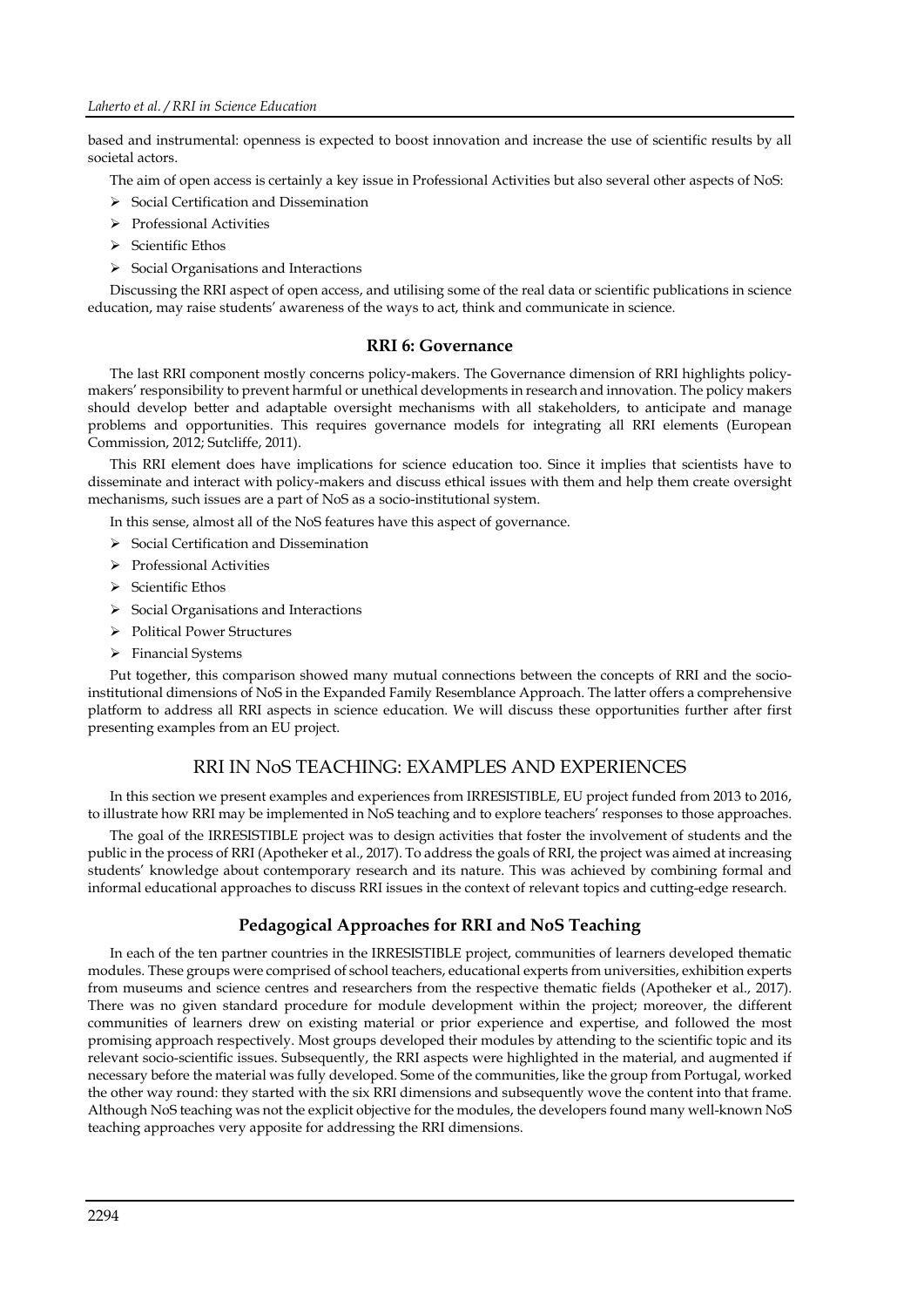This way, 17 teaching modules were developed, covering various contemporary research topics like nanoscience, climate research, innovative materials for solar cells, geoengineering, and ocean research. (Modules available at http://www.irresistible-project.eu/index.php/en/resources/teaching-modules). All modules were tested by the teachers developing them and subsequently exchanged with other partner countries for another implementation.

The IRRESISTIBLE project built on the six aspects approach to characterize RRI as proposed by Sutcliffe (2011) and verbalized in a catchy way by the European Commission (2012). The two additional RRI aspects, Social Justice / Inclusion and Sustainability, were not explicitly integrated into the IRRESISTIBLE modules since they were added to the RRI framework after the module development took place (European Commission, 2015b). Those themes were, however, implicitly addressed within the dimensions Gender Equality and Ethics.

During the module development, two major challenges emerged. The first was to understand fully the concept of RRI and to adapt it meaningfully to the school level. The concept itself was written from a research perspective, i.e. looking at the aspects with a full understanding of how science works. This created some challenges, particularly for the teachers working in the communities of learners. A special workshop was organized to address this issue (Blonder et al., 2017) and to exchange ideas to form a shared understanding of RRI within the project. Another challenge was to find the pedagogical methods for RRI in science classes. In particular, the question of whether RRI should be taught explicitly or implicitly was hotly debated (cf. de Vocht et al., 2017). Explicit teaching may create a higher visibility of RRI for students, but with the risk of appearing as though it has been artificially set on top of the topic. Implicit teaching provides a close connection and natural integration to the subject, but with the danger of losing sight of RRI in the great diversity of the cutting-edge research topics. Several approaches were discussed, such as scenario-based learning, role-play or student-curated exhibits (Kampschulte & Parchmann, 2015), using both implicit and explicit approaches. In the communities of learners, very different environments, where students take active parts, discuss, judge, argue, value, and learn RRI while learning scientific phenomena, were created. For example, in the Turkish module discussing bacteria resistant to antibiotics, RRI was more or less integrated in the whole module. In the Dutch module discussing the difference between cow milk and mothers milk, RRI was introduced explicitly in the exploration phase. The RRI dimensions were introduced and linked to different aspects of the scientific knowledge in the module (Apotheker et al., 2017). Both approaches worked for the teachers.

Most typically, the integration of RRI was realized in the module activities addressing one RRI aspect specifically. For example, the most popular approach to integrate the dimension of Engagement was to use a role play: Making students take the roles of different societal actors and debate for example, the issues of nanoscience in order to learn about its complex societal connections. Such methods have been used successfully in NoS teaching when addressing aspects like Social Organizations and Interactions, Political Power Structures, and Financial Systems (Erduran & Dagher, 2014).

**Table 1** lists an example from the IRRESISTIBLE teaching modules for each RRI aspect, and adds the related NoS aspects in the last column. The table demonstrates how the instructional methods employed in IRRESISTIBLE to teach RRI closely resemble the approaches for teaching the socio-institutional dimensions of NoS (sections 2 and 4).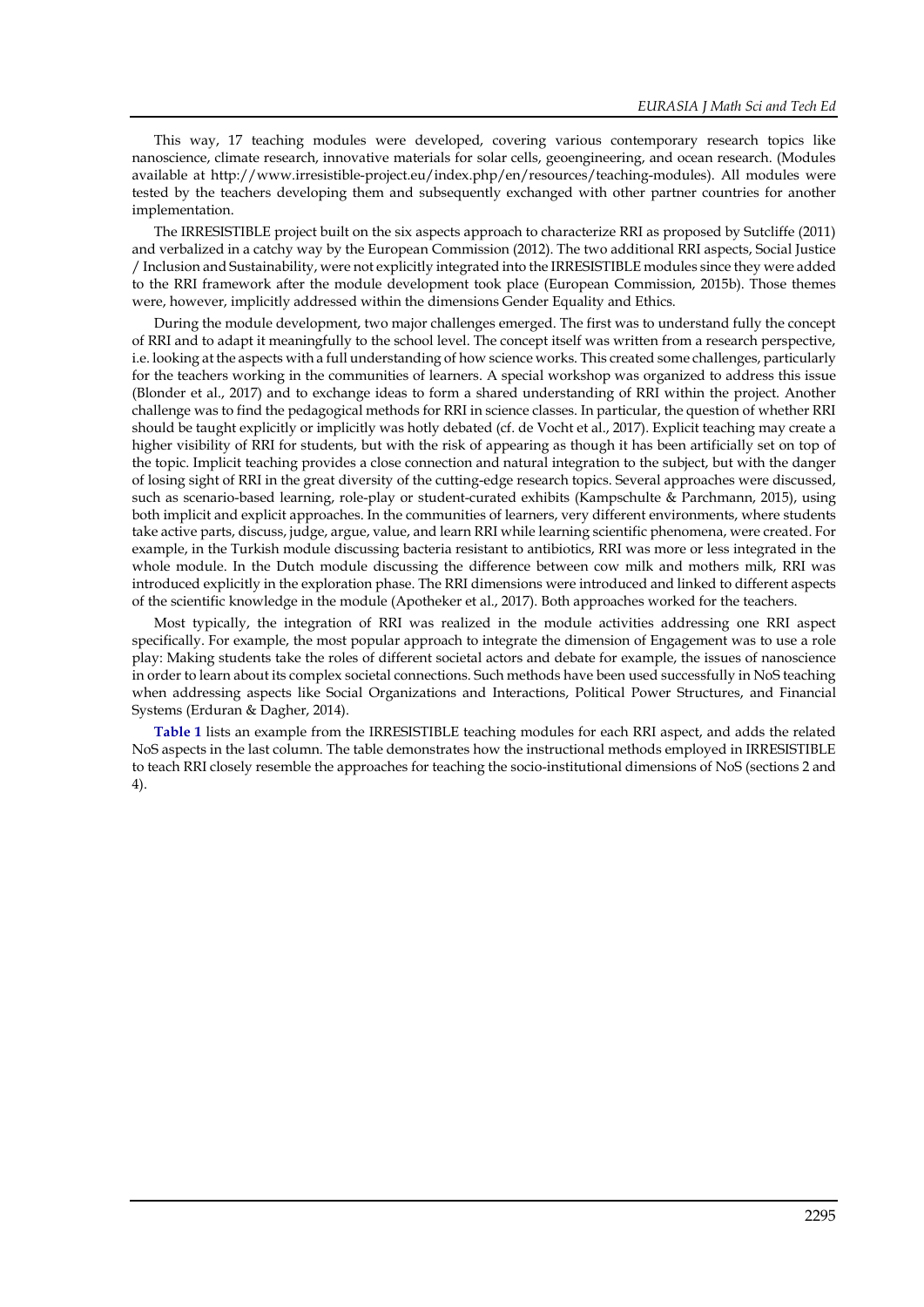**Table 1.** Examples of integrating Responsible Research and Innovation (RRI) aspects in the teaching modules and their Nature of Science (NoS) equivalents.

| <b>RRI Aspect</b> | <b>Example from the teaching modules</b>                                                                                                                                                                                     | <b>NOS Aspects</b>                                                                                                                                                         |
|-------------------|------------------------------------------------------------------------------------------------------------------------------------------------------------------------------------------------------------------------------|----------------------------------------------------------------------------------------------------------------------------------------------------------------------------|
| Engagement        | Students took the roles of stakeholders who deal with<br>these issues as part of their everyday life. Roles were taken<br>for a single discussion or through the whole module.                                               | Social Organizations and Interactions<br>$\bullet$<br><b>Political Power Structures</b><br>$\bullet$<br><b>Financial Systems</b>                                           |
| Gender Equality   | Analysis of documentary videos or scientific articles to<br>reflect gender distribution in research and subsequently<br>discuss these issues.                                                                                | <b>Political Power Structures</b><br>Social Organizations and Interactions                                                                                                 |
| Science Education | Students train their practical scientific skills: designing and<br>performing experiments, collecting and analysing data,<br>interpreting and discussing findings.                                                           | All NoS teaching and learning, both<br>$\bullet$<br>cognitive-epistemic and socio-institutional<br>aspects                                                                 |
| Open Access       | To weigh up prospects and risks of a topic, students<br>searched and used scientific articles. When hitting the pay<br>wall for closed access publications, the topic of open<br>access (in a broader sense) was discussed.  | Social Certification and Dissemination<br><b>Professional Attitudes</b>                                                                                                    |
| Ethics            | Discussion on ethical standards, criteria, and the dilemmas<br>associated with open-ended research.<br>SWOT analysis to structure and sum up the results of the<br>debate on benefits and limitations of novel technologies. | Scientific Ethos<br>Social Values of Science<br><b>Financial Systems</b>                                                                                                   |
| Governance        | Group work or group discussion based on a statement of a<br>political group or a part of a regulatory act.                                                                                                                   | Social Certification and Dissemination<br>$\bullet$<br>Social Organizations and Interactions<br>$\bullet$<br><b>Political Power Structures</b><br><b>Financial Systems</b> |

Although the most common approach was to develop activities focusing on one of the six RRI dimensions, some of the countries integrated all RRI aspects into a single activity: In two of the modules, the RRI dimensions were worked out in three consecutive lessons and then presented as one area in the final student-curated exhibition. In another module, a dice game served as tool for developing the RRI aspects. Students played with two dice: One die was labelled with the six RRI aspects on the sides, the other die had six scientific module-related terms. When throwing the dice, students always got a combination of an RRI aspect and a scientific term. Their task in the group was then to come up with an example where the aspects are connected. The game not only served as a tool to recapitulate and discuss the RRI dimensions, but also to find relevance for these aspects in (nanotechnology) research and everyday life. In addition, the game trained students in various other skills like communication, willingness to compromise, and teamwork.

The wide variety of activities to integrate the different RRI aspects in the teaching modules shows not only the creativity of the communities of learners, but also the educational adaptability of the RRI concept. As presented with the examples above (**Table 1**), integrating RRI through NoS teaching approaches seems feasible.

## **Teachers' Attitudes about RRI Teaching**

Since teachers play a make-or-break role in any curriculum innovation, we briefly discuss our findings on teachers' interests and concerns when adopting RRI in their teaching. Sixty-seven science teachers from all school levels and 10 European countries were surveyed during the first round of IRRESISTIBLE (de Vocht et al., 2017), and 180 teachers during the second round (de Vocht & Laherto, 2017). These surveys employed the Stages of Concern questionnaire (Hall, George & Rutherford, 1977; Liu & Huang, 2005) which was adopted in the first round and further developed in the second round (for full details of the instruments and analyses, see de Vocht & Laherto, 2017; de Vocht et al., 2017). The results showed that during the first round, teachers were mainly interested in finding information on RRI and learning about it. Teachers were also interested in collaborating with other teachers when adopting RRI. However, teachers voiced some concerns related to their personal ability to teach RRI and management of resources within already busy teaching schedules. These concerns were not resolved during the project, as the pre/post-survey comparison showed (de Vocht et al., 2017).

The larger sample in the second round allowed for a more thorough analysis using cluster analysis (de Vocht & Laherto, 2017). As in the first round, concerns and interests were first divided into different themes – or "stages of concern" (cf. Liu & Huang, 2005) – such as information, management and collaboration. The questionnaire items dealt with several types of concerns and interests, e.g. item *"I am not competent in teaching RRI"* addressed a more serious and intrinsic concern than item *"I am concerned about not having enough opportunities to develop my RRI teaching"*. The improved questionnaire also took into account the distinction between negative concerns (worries) and positive concerns (interests). The analysis employed multiple clustering methods. Both k-means cluster analysis and hierarchical cluster analysis with Ward's method resulted in four distinct clusters for the negative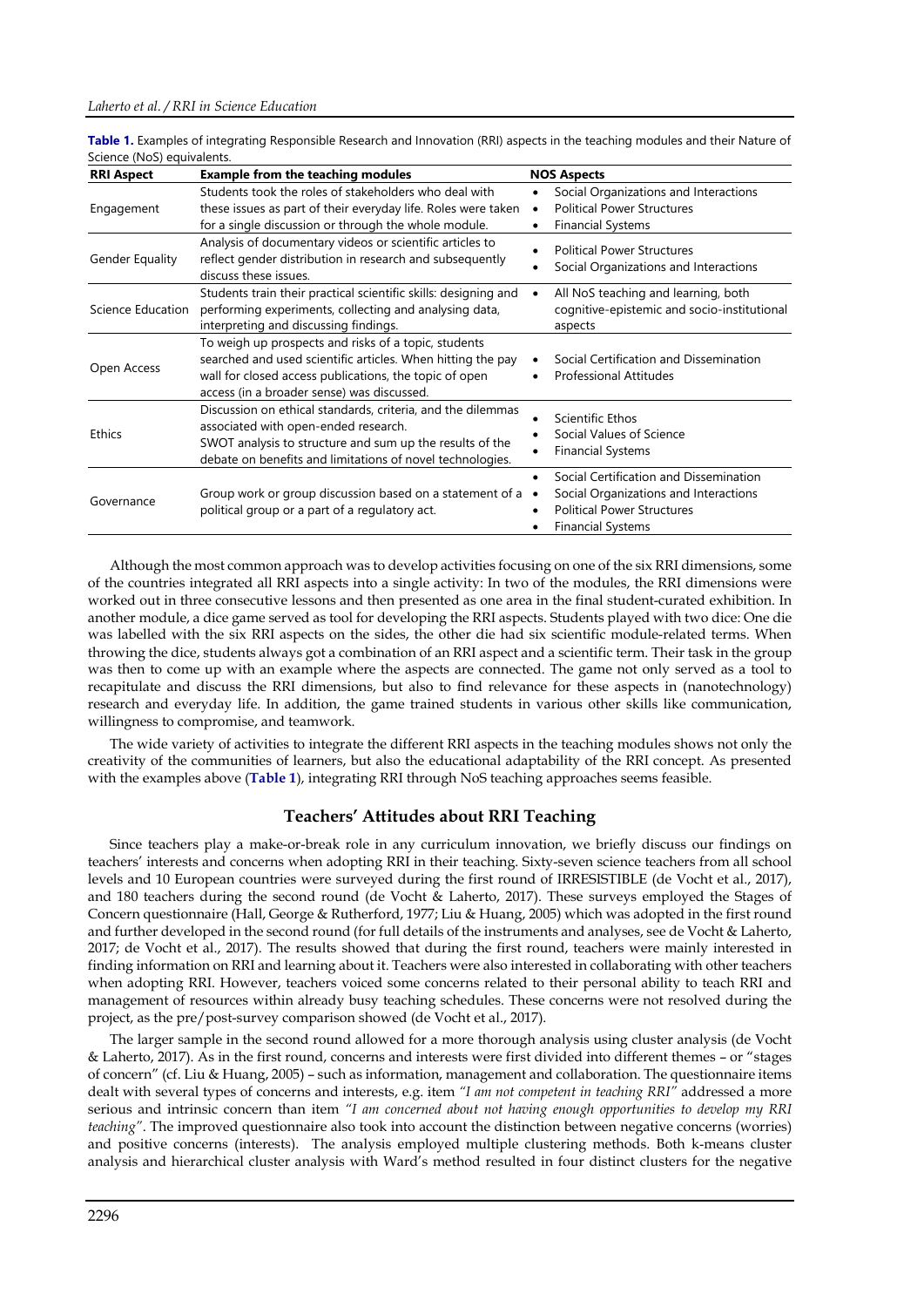concern items, and three clusters for positive concerns, i.e. interests. Profile types were identified using the concern clusters, whereas the interest clusters acted as a subcategories; for full information on the methods and results of the cluster analysis, see de Vocht and Laherto (2017). The major profile types were the "Carefree", the "Pragmatic" and the "Uncertain". The "Carefree" profile type had few concerns and a great deal of interest in adopting RRI in their teaching: they felt confident about their personal knowledge and skills in RRI, ability to manage RRI teaching in practice, and to improve their practices, to collaborate with other teachers, and to influence students in a positive way. The "Pragmatic" group was similar to the "Carefree", but had significantly more concerns related to finding information about RRI and allocating teaching resources to it. Finally, the "Uncertain" group had major concerns related to their ability to teach RRI (de Vocht & Laherto, 2017).

The high number of "Uncertain" teachers calls for better conceptualization of RRI in the school context. Furthermore, when interpreting these results, one must keep in mind that the teachers in the IRRESISTIBLE project were forerunners and may not represent the average teacher. It is safe to say that if RRI is to be disseminated on a wider scale across Europe, more concerns are to be expected from teachers. Teaching innovations which originate from outside school typically face more opposition than innovations created by teachers and educators (de Vocht et al., 2017). Therefore, discussing RRI in the context of NoS, with which teachers are already more familiar, may facilitate the incorporation of RRI elements in science education.

In Turkey, a *Nano and Health* module was implemented by twenty-four science teachers (of biology, chemistry, physics) at 19 schools as an extra-curricular activity for about 12 weeks. After completing the module, teachers were given a questionnaire including 16 open-ended questions asking to evaluate module implementation in terms of student gains of content knowledge and skills. Specifically, one of the questions in the questionnaire was; "*Please indicate three RRI-related objectives you think that your students attained by completing the Nano and Health module."*

For this question, a total of 59 responses were obtained from the teachers. These responses were coded through inductive content analysis, and analysed according to the meaningful categories emerged. About 20% percent of the responses were coded by another researcher, and then discussed until reaching full interrater agreement. According to the teachers, the module helped their students raise awareness about RRI (41%), learn about RRI (39%), take action for RRI (10%), integrate RRI into nanotechnology (7%), and develop beliefs about RRI. The analysis and results were described in detail elsewhere (Akaygun & Adadan, 2017), and here just briefly discussed in context of RRI and NoS teaching.

The category "learn about RRI" can be associated with the cognitive-epistemic element of NoS (Irzik & Nola, 2014), dealing with understanding concepts, models, laws and theories. Teachers suggested that the greatest number of students (41%) gained an "awareness" of RRI. This category matches well with the Scientific Ethos and Social Values components of science as a social institution, since teachers indicated that students started to value ethics, honesty, openness, critical attitude, gender equality, and universalism. Few teachers (10%) argued that their students learnt to "take action" regarding RRI. This gain can also be associated with the Social Values components of Science as a Social institution: as the students develop values like autonomy and social utility, they could start engaging in societal issues and taking action for RRI. Furthermore, very few teachers (7%) indicated that students learned "integrating RRI to the context", which can be linked to learning the socio-institutional dimensions of NoS (Erduran & Dagher, 2014). In other words, very few teachers thought that their students could see RRI in a broader perspective, consider the role of larger systems wherein RRI is embedded and effectively functions as a part of the system. Finally, very few teachers (4%) indicated that their students developed "beliefs about RRI", which can also be associated with the Scientific Ethos component because students develop critical attitudes, universalism, and respect for RRI. The reason for having only a small percentage of teachers acknowledging students' gains regarding "action", "integration of RRI" and "beliefs" could indicate that these gains are higher order because they require more effort and experience. The gains regarding "knowledge" and "awareness" could be considered to be lower order as they were fundamental, relatively easier, and hence achieved by the majority. This small analysis (for further details, see Akaygun & Adadan, 2017) showed that there seems to be a connection between students' gains in RRI and NoS due to the similarities in their nature.

One of the more debated questions during the IRRESISTIBLE project was whether RRI should be taught implicitly or explicitly. This item divided teachers roughly in half during both rounds of project (de Vocht & Laherto, 2017; de Vocht et al., 2017). This issue, similar to the one discussed in the previous section concerning the approaches adopted in the modules, is further discussed in the concluding section.

Furthermore, an additional instrument to analyse teachers' attitudes about RRI was developed and administered to teachers participating in the IRRESISTIBLE project (Blonder et al., 2017). The questionnaire, including two items for each RRI dimension, enabled the researchers to examine the changes in the teachers' attitudes about RRI. The process of teacher professional development in the project, that included a direct explicit teaching of the RRI dimensions, led to a positive, statistically significant change in teachers' attitudes to RRI as a general construct and for four of its dimensions separately (results for the dimensions of engagement and gender equality were not statistically significant).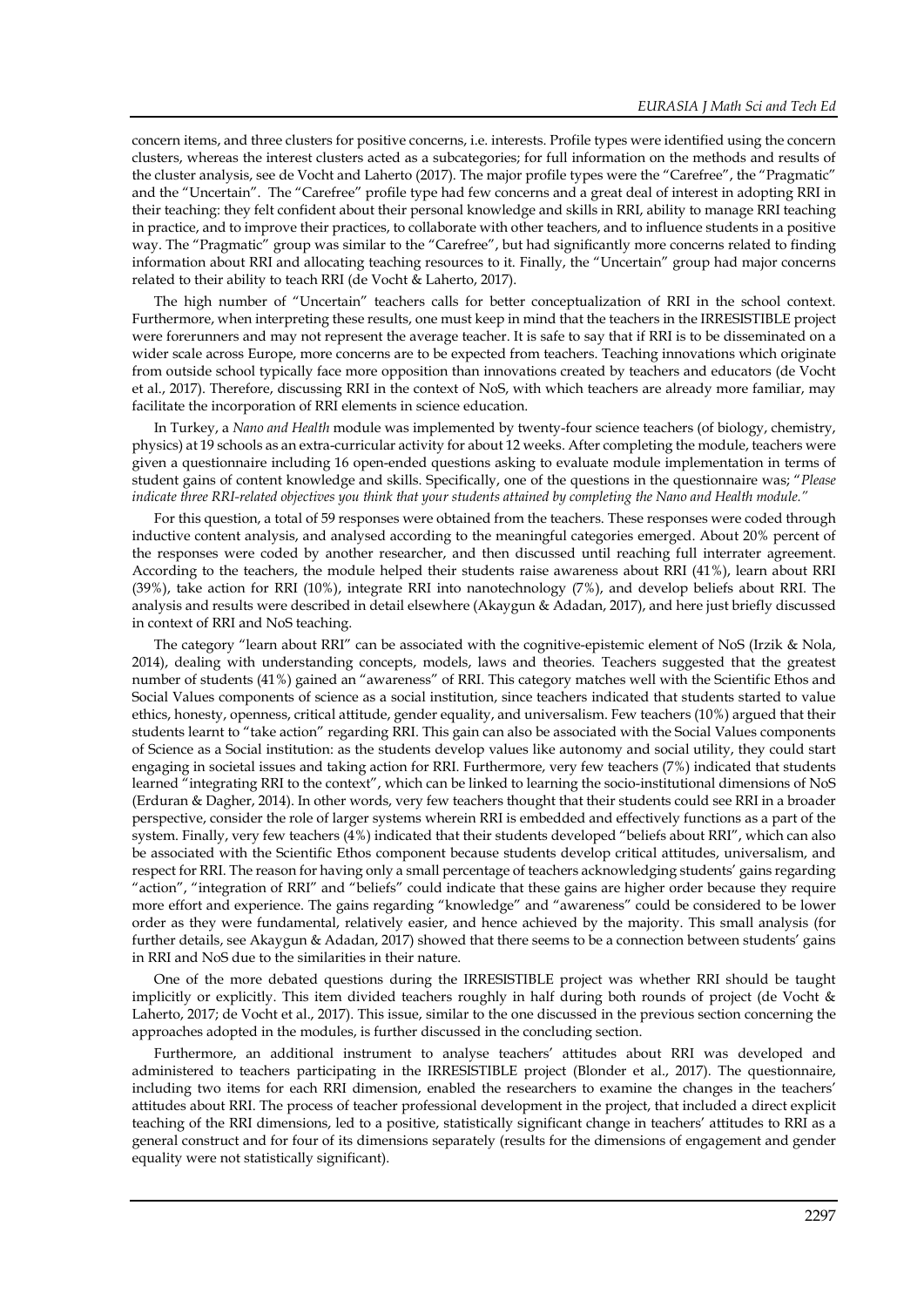The questionnaire included another part in which the teachers were asked to rate the responsibility for RRI of different stakeholders (scientists, educators, environmental organizations, NGOs, consumers, businesses, the printed and electronic media, the government, and academic institutions) in the real world and in an ideal world (for further details of the questionnaire, see Blonder et al., 2017). An interesting aspect detected from this part of the questionnaire was teachers' perspectives regarding their own role in promoting RRI. When the teachers were asked "In an ideal world, what degree of responsibility should each specific group take for RRI (for the consequences of research and innovation in society and the environment)?" they gave it a very low grade (less than 2, in a scale of 1-5) for educators. This grade remained low even after the teachers participated in the IRRESISTIBLE project (Blonder et al., 2017). This result shows that although the teachers developed positive attitudes about the RRI construct they still do not quite recognize their role and their responsibility as science teachers to promote RRI. The finding highlights the need to contextualize RRI better in current practices of science education, which was the aim of the present paper.

## **CONCLUSIONS**

Both the concept of RRI (European Commission, 2012) and the recent recommendations for school science (European Commission, 2015) push European science education towards addressing science as a socio-institutional system. It is likely that the concept of responsibility, with its dimensions specified by the concept RRI, will be at the core of European science education in the next decades. This trend will arguably highlight and contribute to the modern conceptions of Nature of Science (NoS) in science classrooms.

While RRI has so far mostly remained a concern of academia, the concept is gradually entering school education also. For example, in some European systems, school teachers can acquire additional credit for adopting RRI and embedding it in their practice (Kearney, 2016). This is a worthwhile strategy, since teachers play a key role in the diffusion of RRI in schools (de Vocht et al., 2017). Our experiences, however, show that contextualising RRI in science classrooms is not an easy task. We assume that connecting the concept of RRI into existing approaches and trends – such as NoS teaching – would help teachers, curriculum developers and educationists in incorporating RRI in the curriculum and in finding suitable pedagogical approaches for it.

The conceptual analysis carried out in this paper is comparable to that undertaken by Blonder et al. (2016) about the connections of RRI to another central framework of science education, the Socio-Scientific Issues (SSIs). They pointed out that SSIs fit well together with the RRI obligations of the scientists to contribute to the field of science education and public engagement. Blonder et al. (2016) concluded that most of the RRI dimensions are at least mentioned in the SSI literature, although not in a systematic way. In the present paper we highlighted connections between RRI and NoS that are at least as strong, and argue that relatively well-established NoS teaching also provides an excellent platform to incorporate RRI in classrooms. Our concept analysis and practical examples show that the socio-institutional NoS activities, developed by the science education community, align especially well with the RRI aims, i.e. promoting a culture of responsibility, participative inquiry and debate among different stakeholders. This overlap makes it possible to employ the recommendations and practical applications of the Expanded Family Resemblance Approach (Erduran & Dagher, 2014) to address RRI in classrooms.

Yet, further research is needed to fully operationalize RRI in science education and to find assessment criteria for it. Which values of science should be addressed in science education, and how? What kind of learning objectives should be set for RRI (cf. Heras & Ruiz-Mallén, 2017)? Within the IRRESISTIBLE project, formulating learning goals was found to be difficult. RRI entails a specific emphasis on deep engagement between the public and different societal actors in the processes of research and innovation, aiming at promoting the responsiveness, ethical acceptability, sustainability and societal desirability of these processes. These societal concerns bring a new layer to current NoS approaches. For evaluating RRI learning, well-established NoS questionnaires are a good start, but not enough.

In the approaches developed for RRI teaching in the IRRESISTIBLE project, another recurrent question was if the RRI dimensions should be explicit or implicit in teaching and learning (Apotheker et al., 2017; de Vocht et al., 2017). This debate resembles the dispute on whether NoS should be taught explicitly or implicitly (Lederman, 2007). However, RRI is a far less neutral and more formative and value-laden concept than NoS. RRI teaching, thereby, has to address a further question: should teachers teach RRI as a normative set of values, or should they support students in their own meaning-making and to come up with their own set of values considering the societal aspects of research and innovation? In some IRRESISTIBLE teaching modules, RRI was foregrounded, in some modules backgrounded. Some communities of learners chose to teach RRI explicitly as a normative set of key points, for example making students study the EU documents and prepare presentations about each RRI key-point as such. Some communities of learners combined RRI with a context in an implicit way, implying that students should be encouraged to discuss and come up with a diversity of viewpoints and reasoning regarding the values and aims of the society.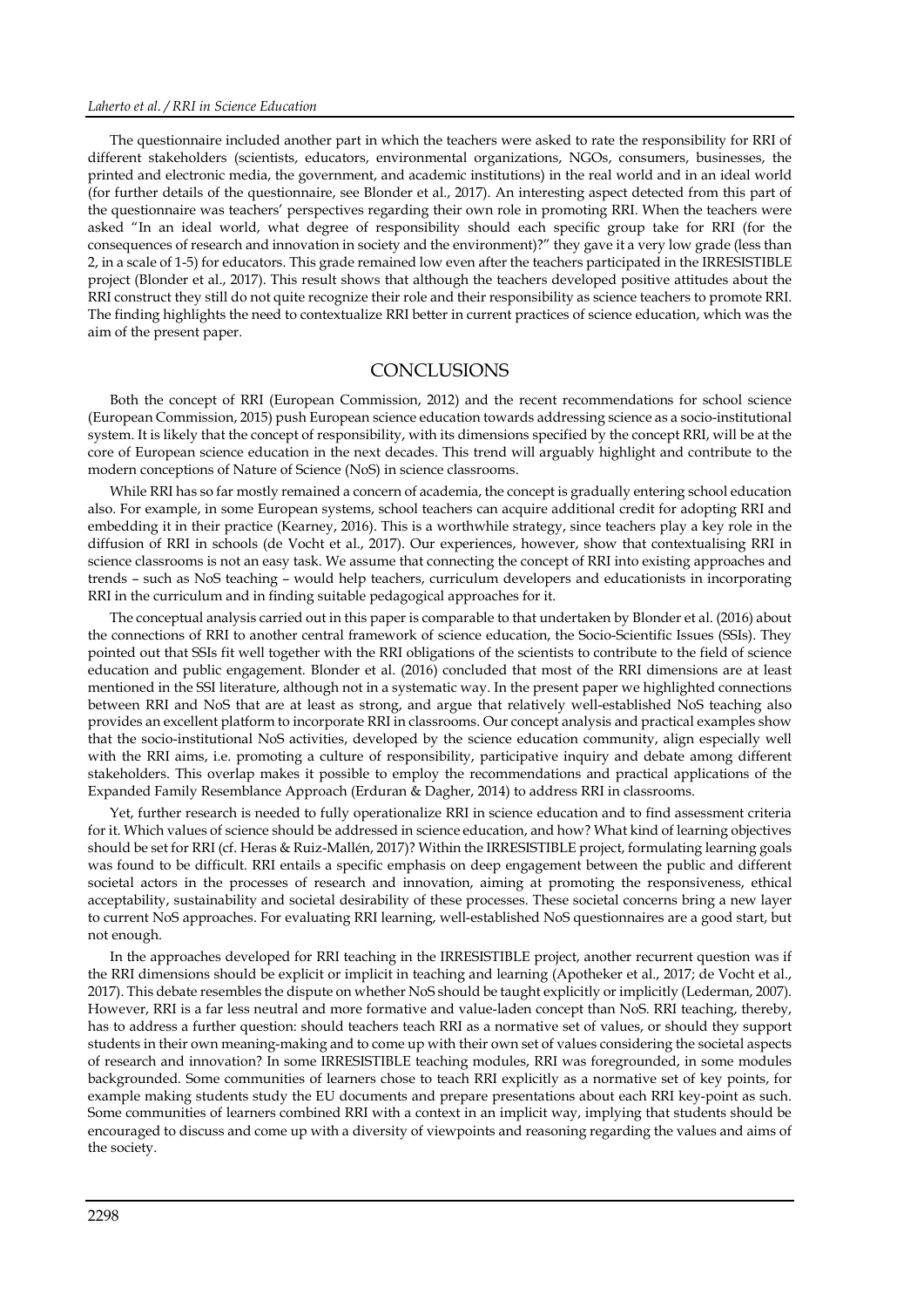Such classroom discourse could lead RRI teaching towards the socio-empirical version of RRI (Ruggiu, 2015). One way to apply this in teaching, as solved in several IRRESISTIBLE modules, is to present students with an RRIrelated conflict of interest, and let students assume different societal roles. In this way, students can create a dynamic view of how the RRI-related values of our society can be formed. Such a socio-empirical way to teach RRI is not possible if RRI is presented explicitly to the students as a set of key points. Teachers, however, can use the key points as a loose guide when planning their lessons, while not presenting them directly in the teaching-learning content.

## ACKNOWLEDGEMENT

The empirical results originate from the EU funded project IRRESISTIBLE (FP7-SCIENCE-IN-SOCIETY— 612367). We thank all the project partners from ten European universities who provided valuable feedback for the development of the instruments, and took care of the local data collection. We are grateful to all teachers and their students in all ten countries for participating in the project and expressing their views in the questionnaires.

## **REFERENCES**

- Akaygun, S., & Adadan, E. (2017, May). Teaching Nanotechnology as an Extracurricular Activity: Views of Teachers. Paper presented at the *International Conference in Education of Mathematics, Science and Technology* (ICEMST), Aydin, Turkey.
- Allchin, D. (2011). Evaluating Knowledge of the Nature of (Whole) Science. *Science Education, 95*(3), 518- 542. <https://doi.org/10.1002/sce.20432>
- Apotheker, J., Blonder, R., Akaygun, S., Reis, P., Kampschulte, L., & Laherto, A. (2017). Responsible Research and Innovation in secondary school science classrooms: experiences from the project Irresistible. *Pure and Applied Chemistry, 89*(2), 211-219. <https://doi.org/10.1515/pac-2016-0817>
- Bardone, E., Burget, M., Saage, K., & Taaler, M. (2017). Making Sense of Responsible Research and Innovation in Science Education through Inquiry-based Learning. Examples from the Field. *Science Education International, 28*(4), 293-304.
- Blonder, R., Rap, S., Zemler, E., &. Rosenfeld, S., (2017). Assessing attitudes about responsible research and innovation (RRI): the development and use of a questionnaire. *Sisyphus Journal of Education, 5*(3), 122-156.
- Blonder, R., Zemler, E., & Rosenfeld, S. (2016). The story of lead: a context for learning about responsible research and innovation (RRI) in the chemistry classroom. *Chemistry Education Research and Practice, 17*(4), 1145-1155. <https://doi.org/10.1039/C6RP00177G>
- Burguet, M., Bardone, E., & Pedaste, M. (2017). Definitions and conceptual dimensions of responsible research and innovation: A literature review. *Science and Engineering Ethics, 23*(1), 1-19. [https://doi.org/10.1007/s11948-](https://doi.org/10.1007/s11948-016-9782-1) [016-9782-1](https://doi.org/10.1007/s11948-016-9782-1)
- de Vocht, M., & Laherto, A. (2017). Profiling teachers based on their professional attitudes towards teaching responsible research and innovation. *European Journal of Science and Mathematics Education*, *5*(3), 271-284.
- de Vocht, M., Laherto, A., & Parchmann, I. (2017). Exploring teachers' concerns about bringing Responsible Research and Innovation to European science classrooms. *Journal of Science Teacher Education*, *28*(4), pp. 326- 346. <https://doi.org/10.1080/1046560X.2017.1343602>
- Elby, A., & Hammer, D. (2001). On the substance of a sophisticated epistemology. *Science Education, 85*(5), 554-567. <https://doi.org/10.1002/sce.1023>
- Erduran, S., & Dagher, Z. (2014). *Reconceptualizing the Nature of Science for Science Education: Scientific Knowledge, Practices and Other Family Categories*. Dordrecht: Springer.
- European Commission (2007). *Science Education Now: A Renewed Pedagogy for the Future of Europe. Report to the European Commission of the High Level Group on Science Education*. Luxembourg: Publications Office of the European Union.
- European Commission (2012). *Responsible research and innovation – Europe's ability to respond to societal challenges*. Luxembourg: Publications Office of the European Union.
- European Commission (2015). *Science Education for Responsible Citizenship. Report to the European Commission of the expert group on science education*. Luxembourg: Publications Office of the European Union.
- European Commission (2015b). *Indicators for promoting and monitoring Responsible Research and Innovation. Report from the Expert Group on Policy Indicators for Responsible Research and Innovation*. Luxembourg: Publications Office of the European Union.